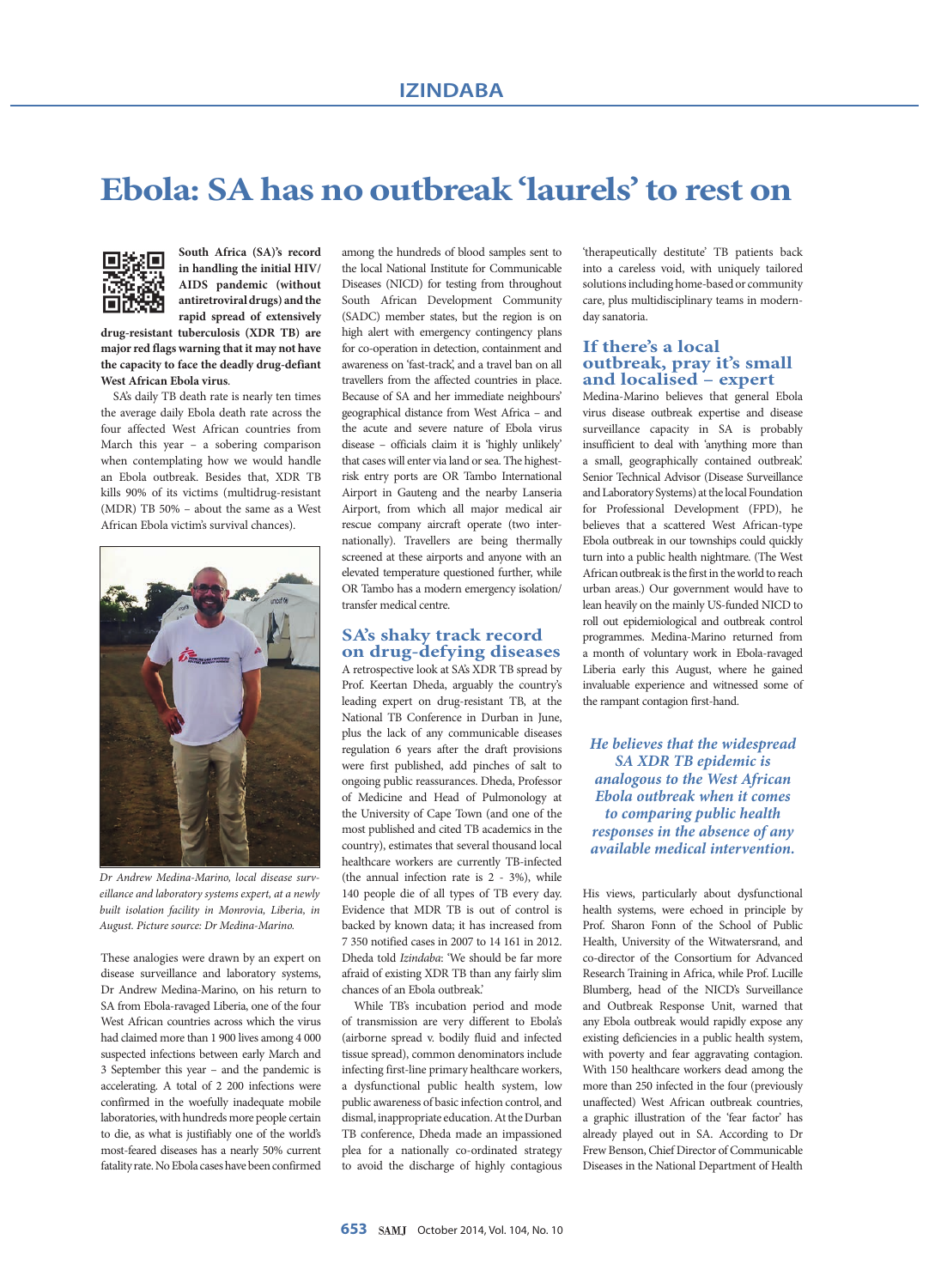

*Beyond here lies death – without personal protection equipment. Picture source: Dr Medina-Marino.*

(NDoH), local nurses treating an already negatively diagnosed but heavily pregnant Ebola suspect refused to 'scrub in' for her caesarean section, doing so only under orders when told she was uninfected. 'You can imagine if we see more cases in SA, what the [caregiver] impact would be,' he warned at an Ebola briefing at Wits University in late August.

## **West Africa outbreak 'out of control'**

The severity of the epidemic is illustrated by one startling fact: the *confirmed* case tally on 3 September was 10% more than all Ebola cases ever reported worldwide (2 000 people). Medina-Marino spoke to *Izindaba* after reading our report on the state of SA's Ebola prevention readiness, sharing his thoughts on interventions that would enable more effective detection and curtailment of any cases that might cross our borders. He is a veteran of the prestigious Centers for Disease Control in the USA, whose director Thomas Frieden warned on 2 September that 'the window is closing' on containing the West African epidemic, which he labelled 'a global problem'. Medina-Marino was seconded to the FPD, where he took a permanent job 3 years ago. He said there was 'no question' but that SA had among the world's best laboratory diagnostic capabilities, SA being one of only three countries asked by the World Health Organization (WHO) to send mobile diagnostic laboratories to West Africa. As one of the few doctors in SA with high-level outbreak response expertise, he volunteered to work cheek-by-jowl with colleagues from the world's uncontested Ebola outbreak veteran, Médecins Sans Frontières (MSF). MSF has 700 staff in Guinea, Liberia, Sierra Leone and Nigeria.

Lindis Hurum, MSF emergency co-ordinator for Liberia's capital, Monrovia, described the situation as 'catastrophic', with most of the city's hospitals closed and decomposing and highly infectious bodies lying in streets and houses. WHO Director-General Dr Margaret Chan declared the outbreak an international public health emergency, admitting that it was moving 'faster than we can control it'. The WHO is being severely criticised by a hugely overburdened MSF for its slow response (belatedly begun only after two deaths and seven confirmed cases in Lagos, Nigeria, the regional hub for international travel and business). Chan called for a global co-ordinated effort to combat what she termed 'the largest, most severe and most complex outbreak in the nearly four-decade history of this disease'. MSF President Dr Joanne Liu said her organisation was 'overwhelmed' and could now offer 'no more than palliative care', needing 800 additional beds for MSF's 160-bed Monrovian treatment centre alone. She said that rather than limit their responses to the potential arrival of an infected patient in their member countries, global health bodies 'should be helping save lives in West Africa'.

#### **SA's poor track record in the early days of HIV and current XDR TB spread**

Medina-Marino said that when it came to disease outbreaks, SA had already clumsily faced the 'quite desperate' HIV pandemic (initially without antiretroviral drugs) and was currently failing to curtail a burgeoning XDR TB pandemic because of the lack of appropriate facilities and care to contain and prevent the highly infectious disease, for which no proven drug treatment exists. The country's response capacity (and expertise) remained focused on clinical care and treatment. When it came to identifying appropriate infection-risk factors and contact tracing, there was 'still a lot of work to be done'. In his opinion, only the mainly externally funded NICD was properly prepared to respond to an outbreak. Regardless of what the country's disease control officials said, SA did not have the capacity for fullscale investigations, especially for an outbreak anywhere near the scale of West Africa's. It could 'probably handle between one and three isolated cases'. 'When things actually happen, the system breaks down very fast,' he said. 'All the money in the world' could not make up for delayed and unco-ordinated responses.

Prof. Fonn said that while SA's doctor-patient and nurse-patient ratios were better than those in the affected countries (SA has 8 doctors per 100 000 population v. half a doctor per 100 000 for Liberia and Sierra Leone, 1/100 000 for Guinea and 4/100 000 for Nigeria), there

was no room for complacency. She called on the international community and countries to invest in the broader health system capacity and not respond to each event as if it were a crisis.

'Curricula for medical students, nurses and doctors are inadequate and inappropriate (one basic example is not being taught how to put on and take off personal protection equipment without becoming infected). We don't have systems for quick, effective communication between providers and tailored to the local burden of disease, should anything happen, let alone an Ebola outbreak,' said Fonn. Public messaging campaigns should be conducted before any outbreak, to avoid spreading panic in the population, 'so that when it happens, you're reimporting an old message', she added. Simply responding to an epidemic was 'totally inadequate', she said, stressing that putting money into 'the most cost-effective' health programmes was an internationally and oft-repeated 'mistake'. 'What people don't understand is that the healthcare system is the sea upon which health programmes float. Over and over, we put money into the ships and not into the sea,' she said.

Blumberg stressed that once Ebola reached the cities it became very difficult to contain, the main enemies being poverty, fear and dysfunctional health systems. She said that the NICD's mobile health laboratory in Liberia was 'extremely busy', with every second sample testing positive. Benson claims that 48 of SA's health districts have received Ebola prevention and awareness training, while defence forces throughout the SADC region would be called in to curtail movement should an outbreak occur. Ebola-ready hospitals had been designated in every province, including one private sector hospital and two military hospitals (Medina-Marino questions how properly equipped they are). With the paucity of institutional training, basic healthcare worker protection training was being stepped up, while immigration officials were receiving twice-weekly updates and training and broader multisectoral awareness was being accelerated.

# **Vicious 'circle of infection'**

Benson said that strengthening SA's screening capacity and facilities was essential. 'An outbreak becomes a vicious circle; once the health system becomes affected it feeds into the outbreak itself<sup>'</sup> he admitted.

Asked what basic precautions should be taken by SA healthcare workers, Medina-Marino said that simply wearing gloves and asking patients whether they'd recently been in West Africa or in contact with someone from there would generally suffice. He challenged Benson's contention that people with